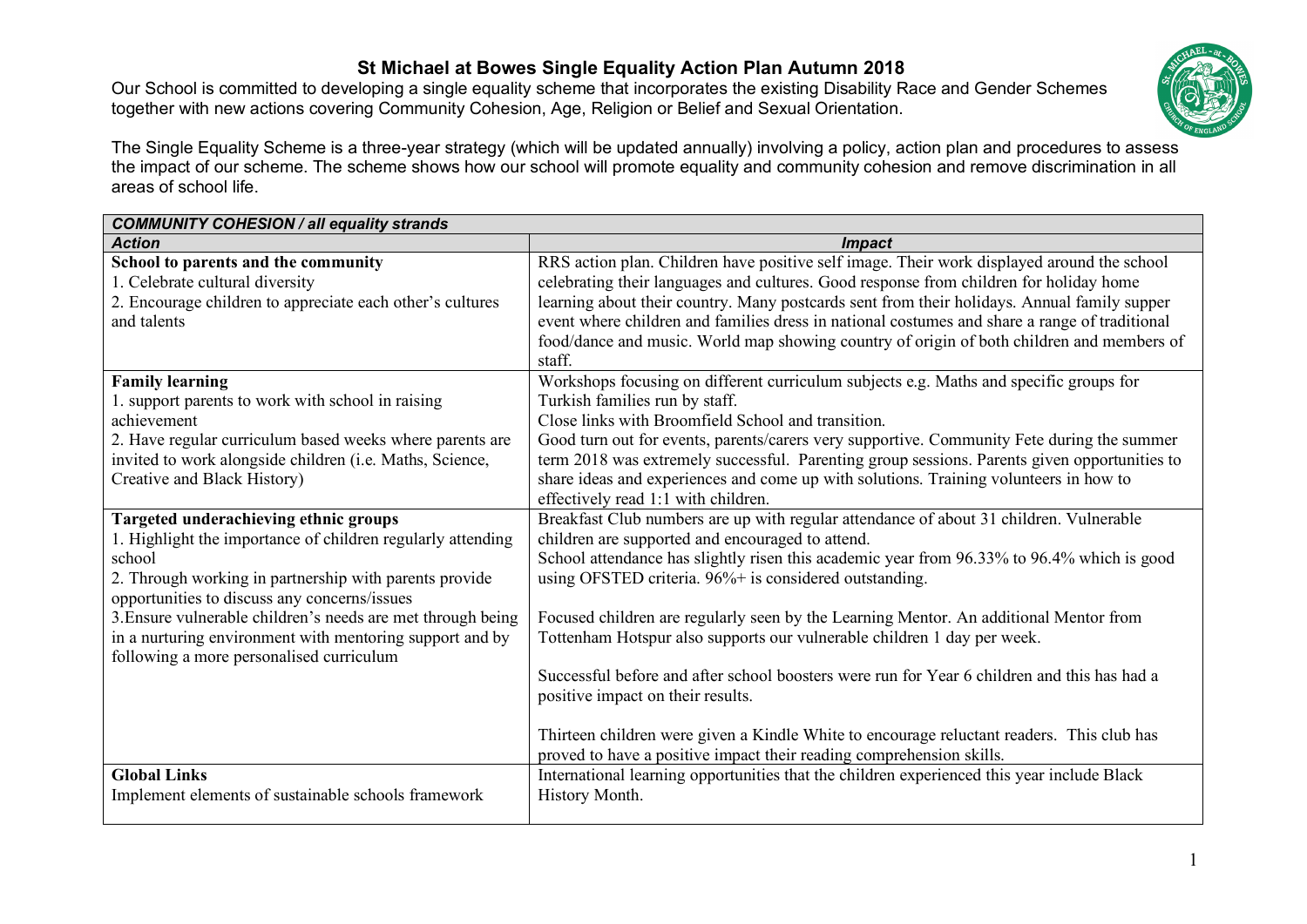| <b>RACE</b>                                                                                                                                                                                                                                                                                                                                                                                                                                                                  |                                                                                                                                                                                                                                                       |
|------------------------------------------------------------------------------------------------------------------------------------------------------------------------------------------------------------------------------------------------------------------------------------------------------------------------------------------------------------------------------------------------------------------------------------------------------------------------------|-------------------------------------------------------------------------------------------------------------------------------------------------------------------------------------------------------------------------------------------------------|
| <b>Action</b>                                                                                                                                                                                                                                                                                                                                                                                                                                                                | <b>Impact</b>                                                                                                                                                                                                                                         |
| Promote equality of opportunity:<br>1. Monitor take up of clubs etc. Encourage under-<br>represented groups.<br>2. Seek views of pupils & parents with guidance from LA;<br>follow up if inequality is reported<br>3. Continue to extend resources for teaching children who<br>are new to English<br>4. Build up resources for curriculum units, to increase<br>access to English eg visual aids, pictorial vocabulary<br>5. Monitor the ethnic profile of pupils receiving | 60% of children attend a range of after school clubs.<br>Resources have been purchased to support N2E children. (Refer to Inclusion report in HT's<br>summer 2018 report to Governors)<br>Language resource boxes for N2E children have been provided |
| interventions<br>6. Monitor the attendance of parents/carers at consultation<br>meetings by ethnicity and other equality strands. Ensure<br>they are notified that they can bring a friend or relative to<br>interpret. In cases where this is not possible, provide<br>interpreters:                                                                                                                                                                                        | Attendance at consultation evening is always above 96%. Interpreters are provided for families<br>who are unable to bring a friend.                                                                                                                   |
| Eliminate unlawful discrimination: Continue to ensure<br>all statutory duties are carried out. Ensure fair employment                                                                                                                                                                                                                                                                                                                                                        | Three staff/governors have attended Safer recruitment training and are clear of the procedures<br>necessary to ensure there is fair employment practice                                                                                               |
| practices.<br>Any discriminatory incident to be formally recorded and<br>reported termly to London Borough of Enfield<br>Regular annual review of the policy, following                                                                                                                                                                                                                                                                                                      | Children interact with people from different backgrounds and build positive relationships,<br>including links with different schools and communities                                                                                                  |
| consultation/discussion with stakeholders<br>Curriculum enrichment activities – visit to places with a<br>variety of cultural and ethnic backgrounds                                                                                                                                                                                                                                                                                                                         | Displays of children's work in classrooms and corridors demonstrates their understanding of<br>diversity in terms of race, gender and ethnicity                                                                                                       |
| Pupil progress meetings with HT/DHT/AHT and teachers<br>to assess children's progress, identity any barriers to<br>learning that may have been created by race, gender,<br>disability (SEND & academically higher attainers) and<br>background and then plan and carry out interventions as<br>appropriate. These interventions are then to be monitored<br>under the same process                                                                                           | The regular termly children centred review meetings held to review progress, monitor<br>interventions and set new targets has ensured that children make progress due to appropriate<br>interventions                                                 |
|                                                                                                                                                                                                                                                                                                                                                                                                                                                                              | Children participate in a range of cultural events throughout the year and in so doing have<br>improved awareness and understanding of different communities e.g. Diwali, Christmas, Yom<br>Kippur                                                    |
|                                                                                                                                                                                                                                                                                                                                                                                                                                                                              | All children are given the opportunity to make a positive contribution to the life of the school                                                                                                                                                      |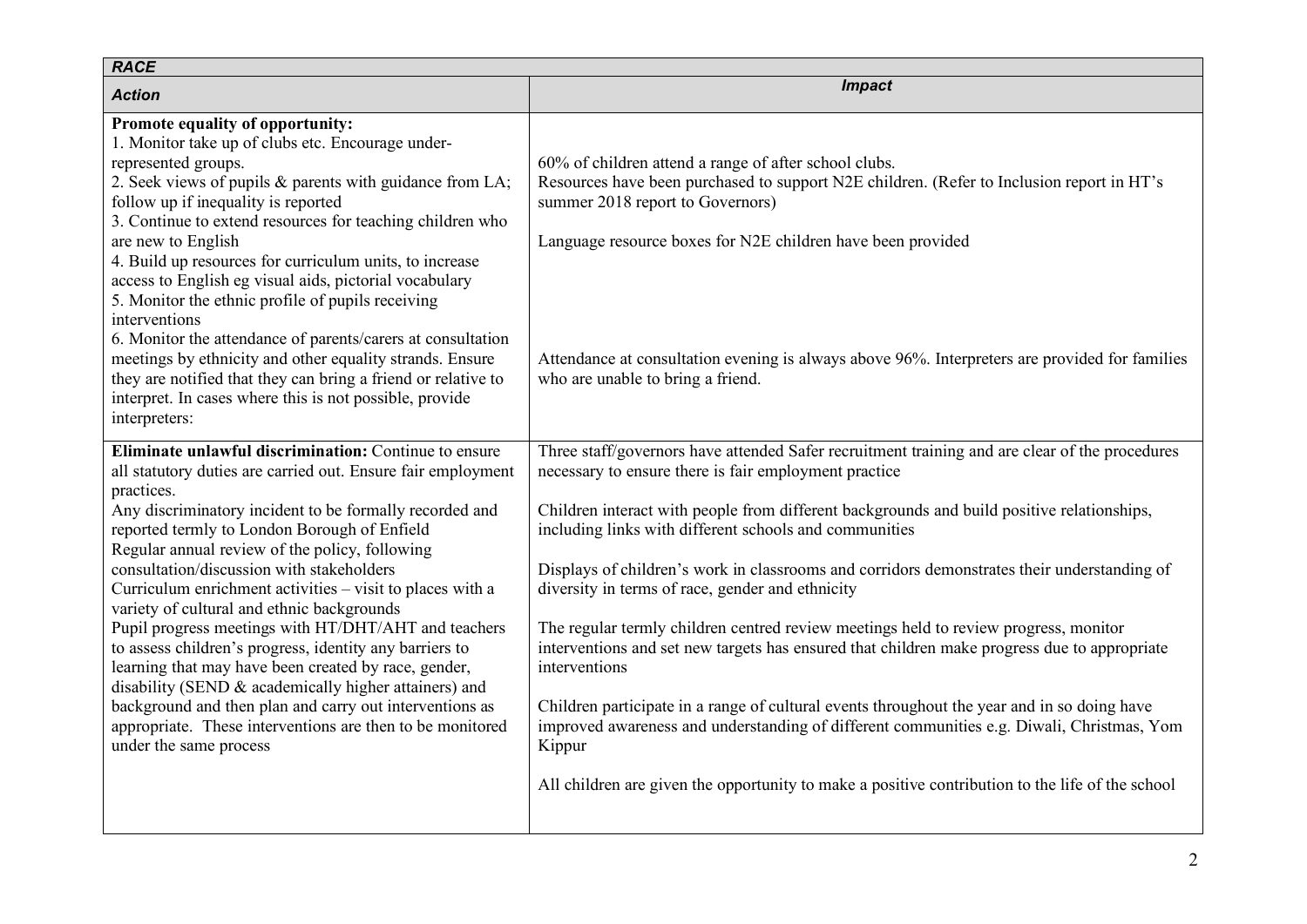| Eliminate racist harassment: Promote harmony and             | Ongoing. Every year Anti bullying/racism week to highlight issues.                             |
|--------------------------------------------------------------|------------------------------------------------------------------------------------------------|
| follow up any harassment. Use assembly and the               | Children are respectful towards each other and work well together.                             |
| curriculum to build harmony $\&$ understanding and to        |                                                                                                |
| challenge racism and harassment and equality for all         |                                                                                                |
| Promote good relations between different ethnic              | RRS committee, parents carrying out pupil questionnaire. Contributing to decision and ideas    |
| groups: 1. Involve parents in leading activities and sharing | how all children and parents can be included.                                                  |
| diverse experiences                                          | When activities / events are run the ethnic groups are taken into account e.g. PTA quiz night, |
| 2. Ensure resources are free of racial bias                  | children's Home learning competition                                                           |
| 3. Provide extra-curricular activities                       |                                                                                                |
| Other actions required: Review curriculum content-           | Curriculum provides diverse experience for all children.                                       |
| ensure diverse experiences are represented eg contributions  |                                                                                                |
| of different ethnic groups to art, history, science etc.     | Thinking club- mainly boys very few girls. It is not dominated by one particular ethnic group. |
| Monitor ethnicity of children who attend Thinking Club for   |                                                                                                |
| inappropriate behaviour and those who are excluded.          |                                                                                                |
| Monitor rewards.                                             |                                                                                                |

| <b>GENDER</b>                                                |                                                                                               |
|--------------------------------------------------------------|-----------------------------------------------------------------------------------------------|
| <b>Action</b>                                                | <i>Impact</i>                                                                                 |
| Analysis of all pupil achievement and performance by         | Generally, there are no significant differences between boys and girls.                       |
| <b>gender:</b> Analyse tracking sheets and targets           | Refer to HT reports to governors and annual Achievement reports for more data.                |
| Range of gender friendly teaching styles and strategies:     | Ongoing. Planning ensure children have the opportunities to present work in a variety of way, |
| Planning to include a variety of styles to meet the needs of | which addresses children's individual needs.                                                  |
| boys and girls                                               |                                                                                               |
| If all things been equal recruitment of more male staff      | At present 5 male teaching staff and 1 teaching assistants. Too few males applying for posts  |
| to ensure more equitable balance:                            | within the school.                                                                            |

| <b>DISABILITY EQUALITIES</b>                                                           |                                                                                                                                                                                                                                                                                                                                                                                                            |
|----------------------------------------------------------------------------------------|------------------------------------------------------------------------------------------------------------------------------------------------------------------------------------------------------------------------------------------------------------------------------------------------------------------------------------------------------------------------------------------------------------|
| <b>Action</b>                                                                          | <i>Impact</i>                                                                                                                                                                                                                                                                                                                                                                                              |
| Review accessibility plan: Ensure access for all needs<br>represented in our community | Inclusion Manager reviewed plan. Reviewed risk assessment for wheelchair use as the<br>playground has now been covered with Astro Turf<br>All children with a disability understand fire notices and have their own bespoke evacuation<br>plan that is annually updated<br>Continue to ensure that visitors indicate if they will need assistance during an evacuation (as<br>indicated on visitor badges) |
| Analysis of all pupil achievement and performance by                                   | Refer to HT reports to governors and annual Achievement reports for data.                                                                                                                                                                                                                                                                                                                                  |
| disability: Analyse tracking sheets and targets                                        | Generally, SEN children make good progress.                                                                                                                                                                                                                                                                                                                                                                |